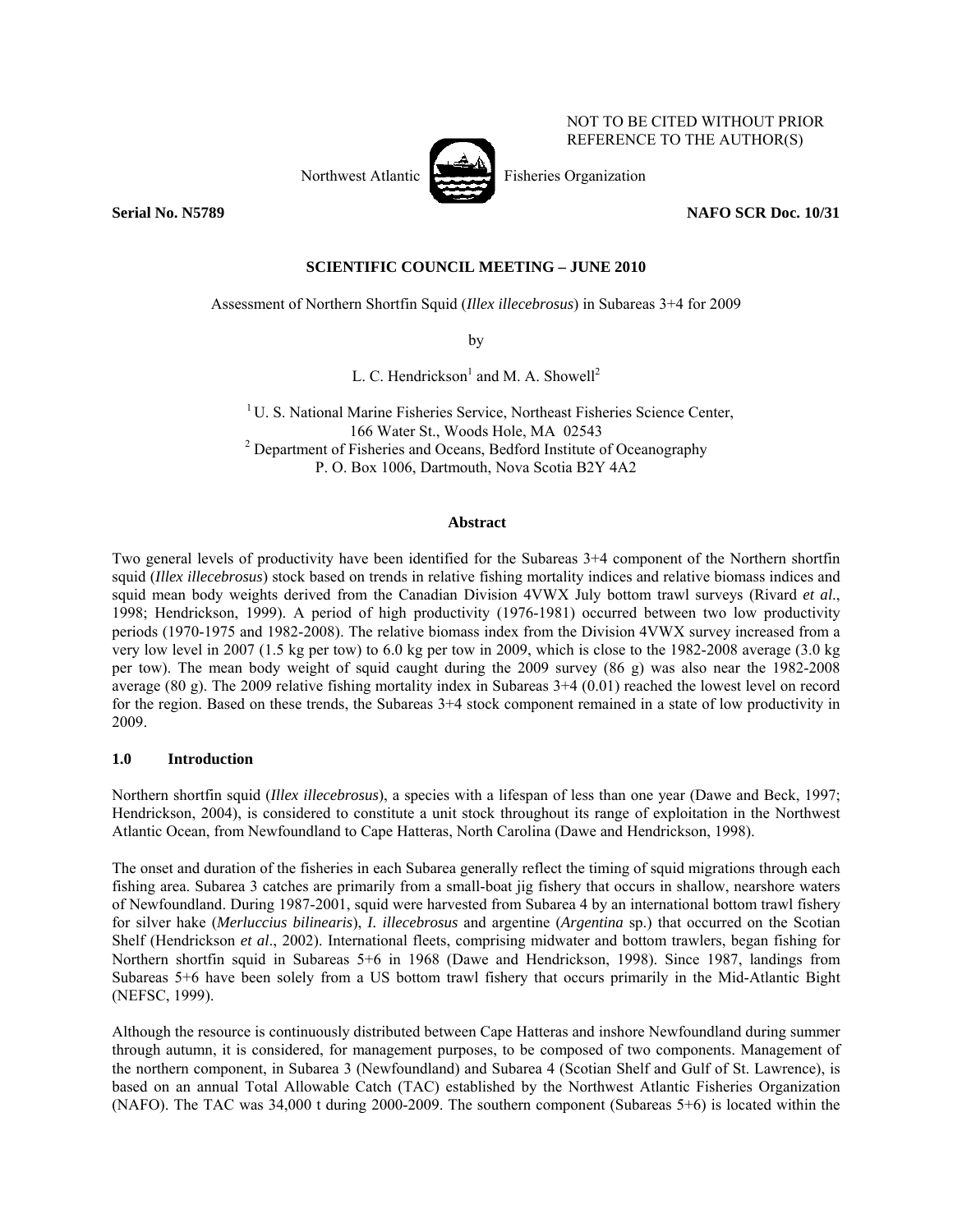Exclusive Economic Zone (EEZ) of the United States and has been managed by the Mid-Atlantic Fishery Management Council since 1977. The annual TAC for the Subareas 5+6 stock component was 24,000 t during 2000-2009. The most recent assessment of the Subareas 3+4 stock component was conducted in 2006 (Hendrickson and Showell 2006). There was no Designated Expert available to conduct the Subareas 3+4 *Illex* assessments during 2007-2009. Therefore, the Scientific Council used trends in the annual catch data from Subareas 3+4 and relative biomass indices from the July Div. 4VWX surveys to assess stock status during 2006-2008. The subject assessment provides an evaluation of the status of the Subareas 3+4 stock component in 2009 based on trends in commercial fishery data, research survey biomass indices and squid mean body weights, and relative fishing mortality indices.

## **2.0 Materials and Methods**

## **2.1 Commercial Fishery Data**

Nominal catches have been recorded from the Subarea 3 fishery since 1911 (Dawe, 1981) and from the Subarea 4 fishery since 1920 (ICNAF, 1973). Landings from Subareas 5+6 have been recorded since 1963 (Lange and Sissenwine, 1980). Nominal catches from Subarea 3 and Subarea 4 are presented for 1953-2009 and for 1963-2009 for Subareas 5+6.

Subarea 4 catches after 1987 represent the sum of catches (kept fraction only) of Northern shortfin squid in the Scotian Shelf international fishery (for silver hake, *I. illecebrosus* and argentine) plus reported landings from the Canadian MARFIS Database, formerly known as the Zonal Interchange Format (ZIF) Database. The MARFIS database contains catches by Canadian vessels and international vessels with Canadian allocations. *Illex* catches in the international fishery were obtained from the Canada Divison of Fisheries and Oceans (DFO) Maritimes Observer Program Database. Catch data from the DFO Maritimes Observer Program Database are considered the most accurate because observer coverage of the Subarea 4 international fishery was 100% during 1987 to 1998 and the data were collected on a tow-by-tow basis (Showell and Fanning, 1999). Foreign flagged vessels were no longer licensed to fish on the Scotian Shelf from 1999 onwards. Catches from Subarea 3 were updated for 2003-2008 based on a combination of Canadian catches from the Fishery Statistics Division of the CA DFO Newfoundland Region (Earl Dawe, CA DFO, pers. comm.) and catches by international fleets that were reported to NAFO in the 21A database.

# **2.2 Research Survey Data**

Fishery-independent indices of relative abundance (stratified mean number per tow) and biomass (stratified mean kg per tow) were derived for Subarea 4 and Subareas 5+6 from stratified random bottom trawl surveys conducted by the Canada DFO in Div. 4T (southern Gulf of St. Lawrence) during September (1971-2009), in Div. 4VWX (Scotian Shelf) during July (1970-2009), and by the Northeast Fisherie Science Center (NEFSC) of the U.S. National Marine Fisheries Service (NMFS) in Subareas 5+6 during September-October (1967-2009). Sampling in all surveys was conducted around the clock with the exception of 1971-1984, when the Div. 4T survey occurred during daylight only.

All survey strata were used to compute relative abundance and biomass indices for Div. 4T and Div. 4VWX. The sampling design and protocols used in these surveys are provided in Halliday and Koeller (1981) and Koeller (1980). Different vessels were used to conduct the Div. 4VWX surveys during 1970-1981 (RV A. T. Cameron), 1982 (RV Lady Hammond), 1983-2003 and in 2005 (CCGS Alfred Needler, Fanning 1985), and in 2004 as well as from 2006-2009 (CCGS Teleost). There are no gear or vessel conversion coefficients available with which to standardize the Div. 4VWX survey indices prior to 2004. However, a paired-tow vessel comparison study was conducted with the CCGS Alfred Needler and the CCGS Teleost during the summer of 2005 to determine vessel standardization coefficients. Previous assessments of the Subareas 3+4 *Illex* component contained 2004 indices which were adjusted to account for a significant vessel catchability effect based on preliminary results of the 2005 paired-tow study. However, the final study results (Fowler and Showell 2009) suggested that the catchabilities of the two vessels were not significantly different at an  $\alpha$  level of 0.05 ( $p = 0.095$ ), and therefore, the 2004 indices included herein have been revised accordingly. Vessel changes during the Div. 4T survey included use of the CCGS Wilfred Templeman during 2003 and the CCGS Needler and CCGS Teleost during 2004 and 2005 (Hugues Benoit, CA DFO, pers. comm.). The CCGS Teleost has been used in Div. 4T surveys since 2006. During 2003, there was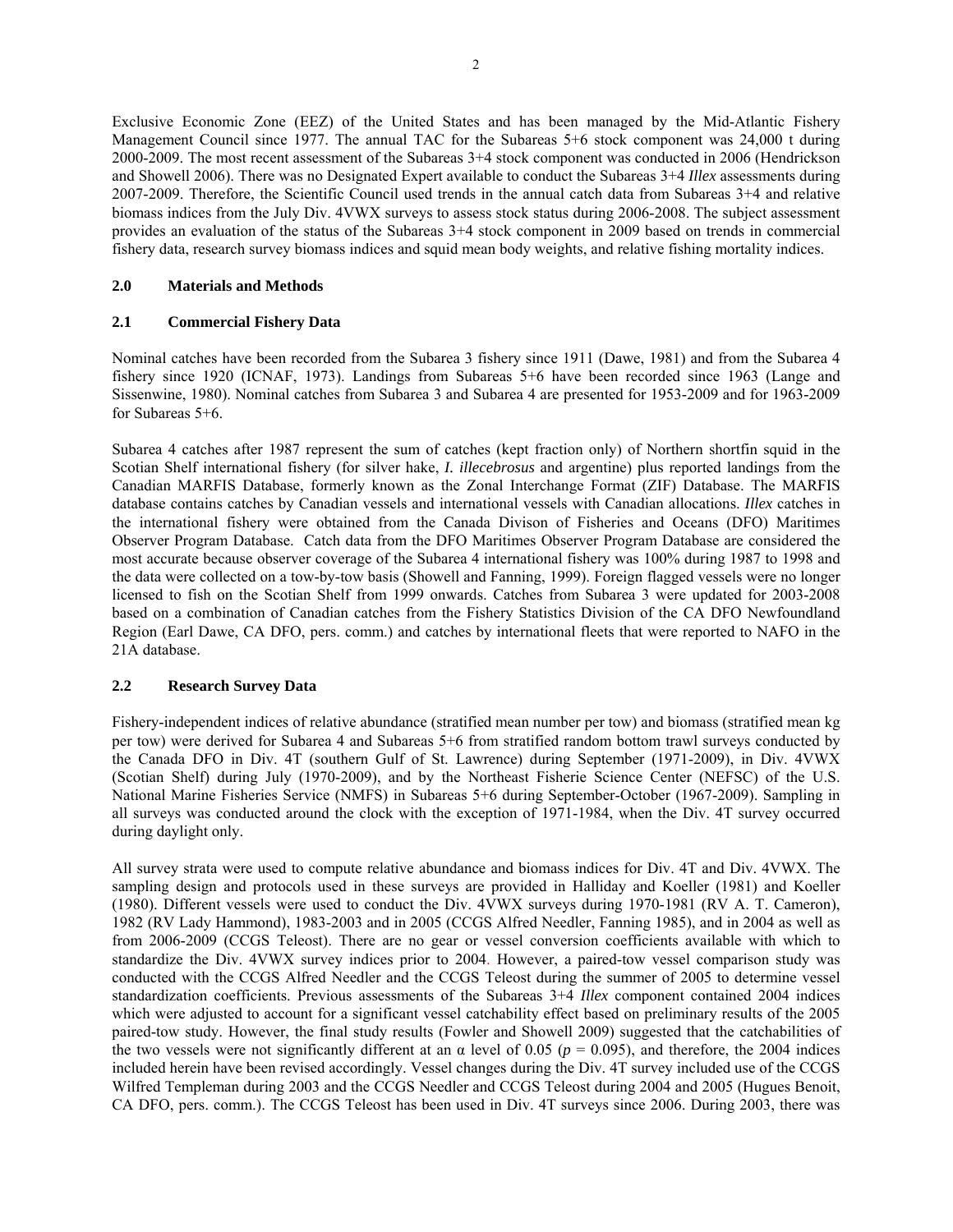also a reduction in the number of strata sampled in Div. 4T. The Div. 4T survey indices have been adjusted for diel and vessel catchability differences during 1985-2002 (Benoit and Swain 2003) and during 2004-2005 (Benoit 2006). There are no data available to adjust the 2003 indices for vessel catchability differences and not enough data available to determine whether there is a significant diel effect between the CCGS Teleost and the CCGS Needler (Hugues Benoit, CA DFO, pers. comm.).

Survey indices computed for the Subareas 5+6 surveys include all offshore strata between depths of 27 and 366 m (Grosslein 1969) and were adjusted for gear and vessel catchability differences that occurred during 1967-2008 (NEFSC, 1999). The 2009 indices were adjusted for vessel catchability differences between the RV *Albatross IV* and the new survey vessel, the FSV *Henry B. Bigelow*. The applied vessel calibration factors are 1.38 and 1.41 for number per tow and weight per tow indices, respectively (Miller *et al*. 2010).

Research survey indices of abundance and biomass were only available for a small portion of *I. illecebrosus* habitat in Subarea 3; the July EU bottom trawl surveys of the Flemish Cap in Div. 3M (Saborido-Rey and Vazquez, 2001). Swept area estimates of minimum abundance and biomass were computed for 1988-2009 and were derived using all of the 3M survey strata. Due to a change in vessels, from the R/V Cornide de Saavedra to the R/V Vizconde de Eza, indices from 2003 onward were adjusted for differences in vessel catchability by dividing the R/V Cornide de Saavedra indices by 0.81 (the ratio of R/V Cornide de Saavedra catches to R/V Vizconde de Eza catches) (Antonio Vázquez, Instituto de Investigaciones Marinas, Spain, pers. comm.).

## **2.3 Fishing Mortality**

Relative fishing mortality indices for Subareas 3+4, during 1970-2009, were computed by dividing the annual catches from Subareas 3+4 by the annual biomass indices from the July Div. 4VWX surveys.

#### **3.0 Results and Discussion**

#### **3.1 Subareas 3+4 Fisheries**

There has been no directed fishery for *Illex* in SA 4 since 1999 (NAFO 2003) and catches since then have been primarily from bycatch in Canadian bottom trawl fisheries and have totaled less than 50 t (Table 1). Since 2000, small amounts of bycatch by international vessels have also occurred; 12 t in 2000 and 4 t in 2003 by Russia (NAFO 2003) and 13 t in 2005 by Korea (T.-Y. Oh, National Fisheries Research and Development Institute, Korea, pers. comm.). The total catch in Subarea 4 during 2009 was 48 t.

It should be noted that there are several catch discrepancies between the data reported to NAFO by CA (Maritimes Region) and the official landings database for the CA DFO Maritimes Region (MARFIS). Large amounts of unspecified squid catches (NAFO species code 509) that were reported to NAFO in 4W and 4X during 2008 (2,154 t) and in 4W during 2009 (1,821 t) are not included in the subject assessment because the same catch data were not present in the MARFIS database (Mark Showell, CA DFO, pers. comm.) and the catches could not be confirmed by DFO staff that report the data to NAFO. In the future, removal of the "unspecified squid species" code (509) from the list of NAFO species codes should be considered in order to avoid similar reporting incidents that may result in the under-estimation of *I. illecebrosus* catches. A second potential source of underestimating *Illex illecebrosus* catches may be misreporting of squid species (i.e., *I. illecebrosus* catches reported as *Loligo pealeii*). Large amounts of *Loligo pealeii* catches in Div. 3N and Div. 4Vs (i.e., 2,373 t in 2004 and 2,311 t in 2005) were also reported to NAFO by CA (Maritimes Region). Large catches of *Loligo pealeii* are rare this far north (Dawe *et al*., 2007). However, the catches were not included in the subject assessment because, again, the catches could not be confirmed by DFO staff that report the data to NAFO.

During 1992-1999, annual catches in Subarea 3 from the Canadian inshore jig fishery were highly variable and ranged between 48 t in 1995 and 12,748 t in 1997 (Table 1). During 2000-2008, Subarea 3 catches were also predominantly from the Canadian jig fishery and ranged between 23 t in 2001 and 6,957 t in 2006. Small amounts of catch were also taken in Subarea 3 by international vessels during 2004 (16 t) and 2006-2008 (2-79 t). The total catch in Subarea 3 during 2009 was 642 t.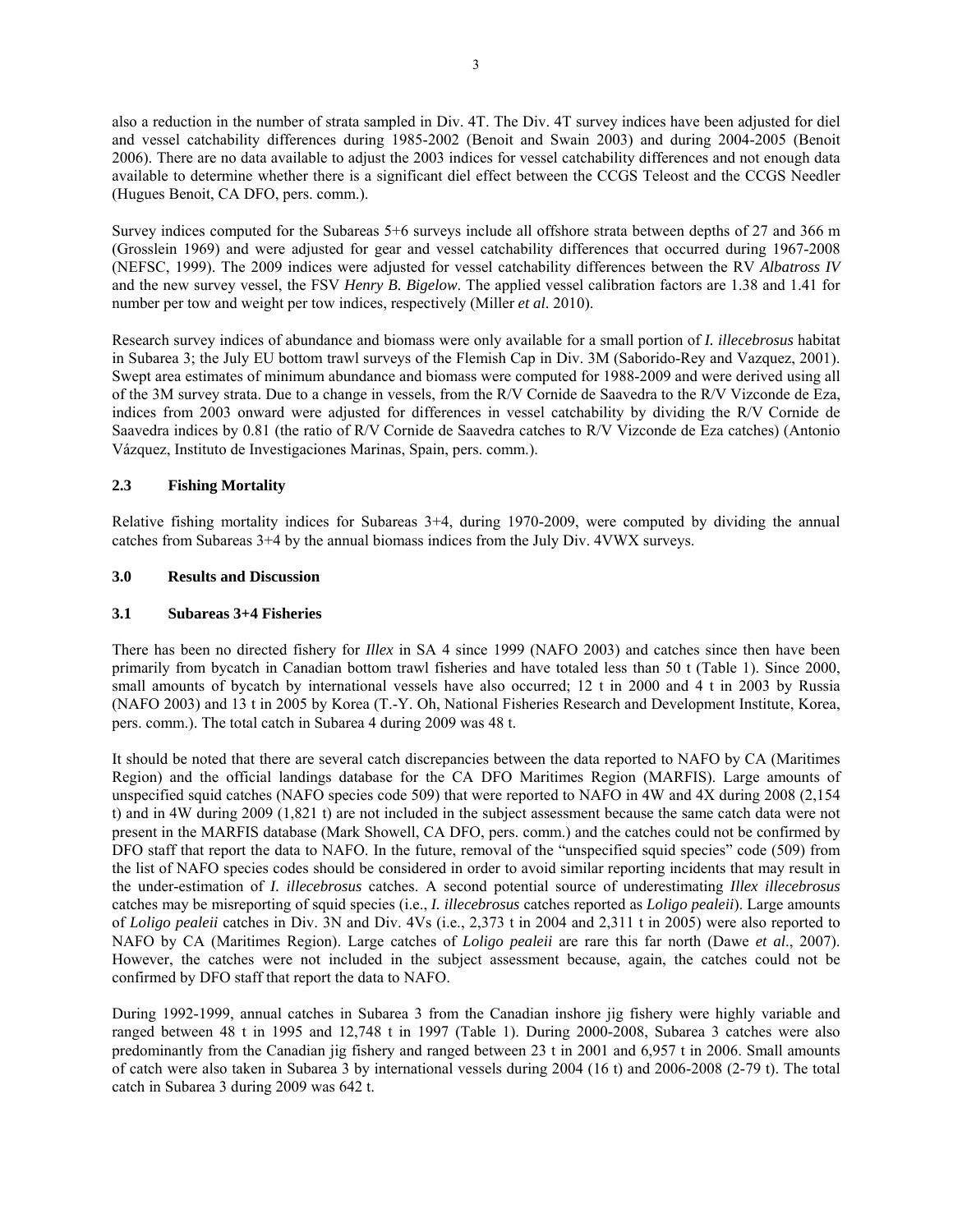Catches in Subareas 3+4 increased during the 1970s and reached a peak of 162,092 t in 1979 (Table 1, Fig. 1). During 1976-1981, total catches (Subareas 3-6) were dominated by those from Subareas 3+4; averaging 80,645 t in Subareas 3+4 and 19,661 t in Subareas 5+6. Following a 1979 peak, Subareas 3+4 catches declined sharply, to less than 1,000 t during 1983-1988. During 1997, Subareas 3+4 catches (15,614 t) reached their highest level since 1981 and were primarily from the Subarea 3 inshore jig fishery (12,748 t). During 1999-2006, total catches from Subareas 3+4 have been highly variable, ranging between 57 t in 2001 and 6,981 t in 2006. Catches in Subareas 3+4 have been low since 2007 (246 t) and totaled 690 t in 2009; well below the 1982-2008 average of 3,208 t.

## **3.2 Subareas 5+6 Fishery**

Catches from Subareas 5+6 reached a peak of 24,936 t in 1976 when an international fishery existed on the eastern USA shelf (Table 1, Fig. 1). Since 1987, the Subareas 5+6 fishery has consisted solely of domestic bottom trawlers. During 1987-1997, catches were generally in the range of 10,000-18,000 t. USA catches peaked in 1998 (23,597 t), but the fishery was closed beginning in August because the TAC (19,000 t) was exceeded. During 1999-2003, catches from Subareas 5+6 ranged between 2,750 t (in 2002) and 9,011 t (in 2000). The fishery was closed again in September of 2004, when the highest catch on record (26,097 t) was landed and the quota of 24,000 t was exceeded. Landings declined to 9,022 in 2007, but then increased to 18,418 t in 2009.

## **3.3 Catches from Subareas 3-6**

The timing and duration of the Northern shortfin squid fisheries vary by Subarea. Since 1992, the Subarea 4 and 5+6 fisheries have occurred during June-October, with peak catches in July. The Subarea 3 fishery has occurred during July-November with peak catches in September (Hendrickson *et al*. 2002).

Total catches from Subareas 3-6 increased rapidly from 4,211 t in 1970 to a time series peak of 179,333 t in 1979, but then declined rapidly to 6,788 t in 1985 (Table 1, Fig. 1). Total catches declined further to 2,769 t in 1988, but then increased to 28,970 t in 1997. Thereafter, catches in Subareas 3-6 have been predominately from the Subareas 5+6 fishery. In 2004, catches for Subareas 3-6 reached 28,671 t, the second highest level since 1982. Total catches increased from 9,268 t in 2007 to 19,108 t in 2009.

#### **3.4 Survey Abundance and Biomass Indices**

Annual trends in relative abundance (stratified mean number per tow) and biomass (stratified mean kg per tow) are shown in Fig. 2 and presented in Table 2 for the three surveys with the longest time series. The Div. 4VWX survey generally occurs prior to the fishery in Subarea 3 and during the early phase of the former Subarea 4 fishery. Therefore, the Div. 4VWX survey is considered as a survey of pre-fishery biomass. Relative biomass indices from the Div. 4VWX survey indicate a period of high productivity during 1976-1981, averaging 12.6 kg/tow, followed by a low productivity period during 1982-2008, averaging 3.0 kg/tow (Fig. 2, Table 2). Large increases in the biomass index during 2004 (12.9 kg/tow) and 2006 (10.2 kg/tow) were followed by a very low indices in the subsequent years (i.e., 0.7 kg/tow in 2005 and 1.5 kg/tow in 2007). The biomass index increased gradually thereafter, and in 2009 reached 6.0 kg/tow, a level near the 1982-2008 average (3.0 kg/tow).

The Subarea 3 EU bottom trawl survey on the Flemish Cap (Div. 3M) is also conducted in July, but the biomass indices derived from the survey do not appear to track the same trends as those derived from the Div. 4VWX survey, probably because the Flemish Cap represents marginal *Illex* habitat during most years (Table 3, Fig. 3). During most years, indices from the Div. 3M survey have been very low. However, after 2005, biomass indices increased to much higher levels, reaching a peak of 4,161 t in 2008 but then declining to 1,363 t in 2009.

The autumn bottom trawl survey in Subareas 5+6 occurs late in the U.S. fishing season and reflects post-fishery biomass. The Canadian survey in Div. 4T also occurs during autumn, but the indices are of much lower magnitude than the Subareas 5+6 indices (Table 2). With the exception of the high productivity period (1976-1981), indices from the Div. 4T survey and the Subareas 5+6 survey do not exhibit similar trends (Fig. 2), suggesting that Div. 4T represents marginal *Illex* habitat during most years. Relative abundance indices from the Subareas 5+6 surveys were consistently high during 1976-1981, but have since been highly variable and generally of smaller magnitude than the Div. 4VWX indices (Fig. 2). The 2006 time series peak in relative abundance in Subareas 5+6 (29.5 squid per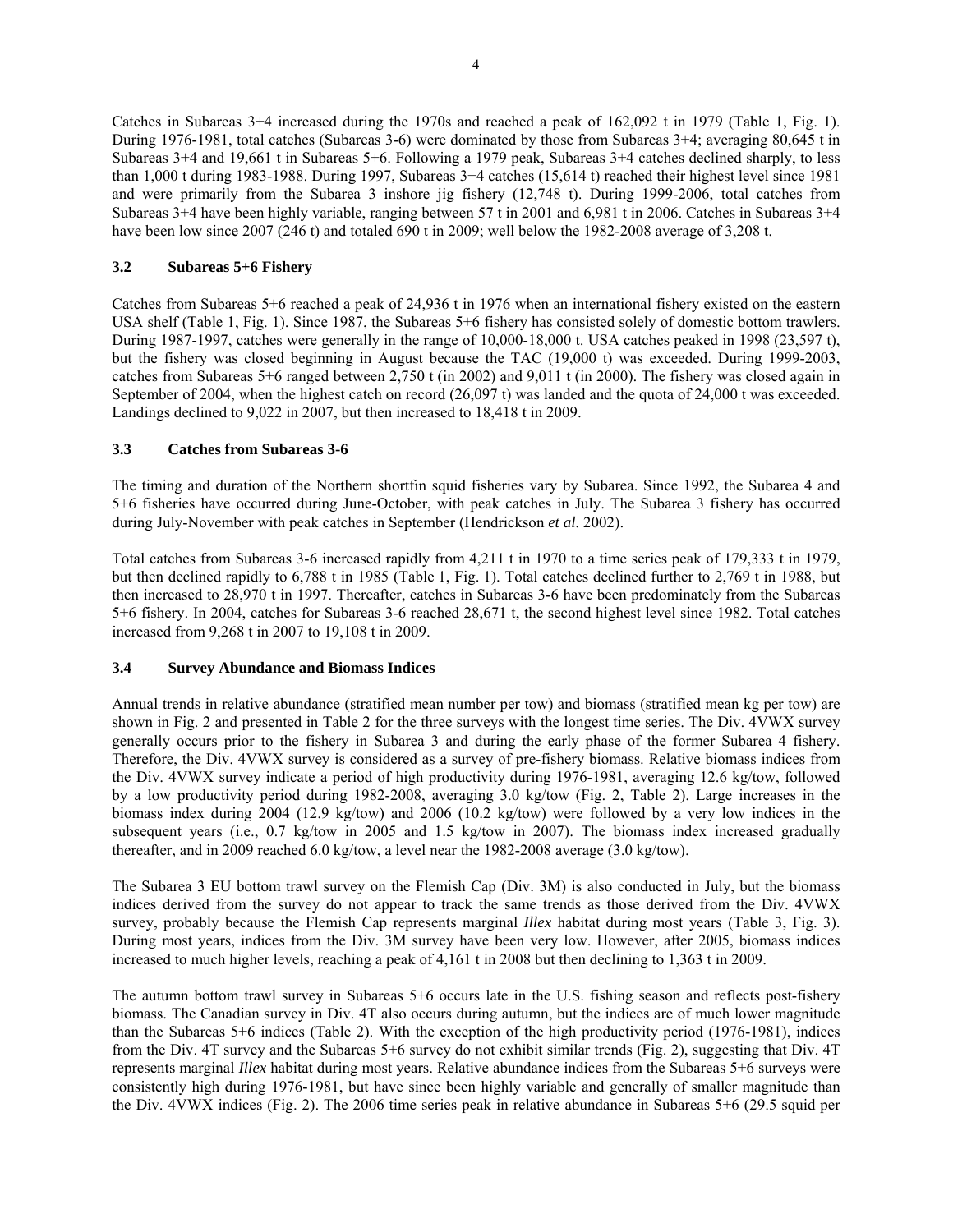tow), and the secondary peak in 2003 (28.5 squid per tow), were due to large catches at one or two stations and represent squid of a much smaller mean body size than during 1976-1981. In contrast, during 1981, when relative abundance (27.1 squid per tow) was similar to that of 2003 and 2006, catch rates were high at multiple stations. After 2006, relative abundance indices declined rapidly and reached 8.5 squid per tow in 2009.

## **3.5 Body Size**

Mean body weights of squid were largest during the high productivity period (1976-1981) and lower during the low productivity periods in both the Div. 4VWX July survey and the Subareas 5+6 autumn survey (Fig. 4). Mean weights were much larger in the Subareas 5+6 surveys than in the Div. 4VWX surveys during the high productivity period. However, this size disparity subsequently decreased due to a gradual decline in the mean size of squid caught in the Subareas 5+6 surveys, such that squid from both surveys were of similar size (about 70-85g) during 2001-2003. During 2004-2008, the average body weight of squid caught in the Div. 4VWX survey was slightly greater than or equal to the mean weight of squid caught in the SA 5+6 surveys. During 2005, the mean weight of squid caught in the Subareas 5+6 survey reached the lowest level on record (67 g) for the region, but then increased to 104 g in 2009. During 2006-2009, the mean body weights of squid caught in the Div. 4VWX surveys declined, but remained greater than those in Subareas 5+6 until 2009, when the mean weight reached 86 g.

## **3.6 Relative Fishing Mortality Indices**

Relative fishing mortality indices for Subareas 3+4 were highest during 1977-1981, reaching a peak of 4.09 in 1978 (Table 4, Fig. 5) and averaging 1.67. During 1982-2008, relative fishing mortality indices were much lower, averaging 0.15 with a peak of 0.97 in 1996. The relative fishing mortality index reached the lowest level on record in 2009 (0.01).

## **3.7 Limit Reference Points**

For data-poor stocks, such as the Subareas 3+4 *Illex* stock component, the NAFO Study Group on Limit Reference Points recommended that 85% of the maximum observed biomass index be used as a proxy for B<sub>lim</sub>, assuming that the highest index is equal to  $B_{MSY}$  (SCS Doc. 04/12). For all NAFO stocks,  $F_{lim}$  is considered as  $F_{MSY}$  or a proxy thereof. However, *Illex* is an annual, semelparous species. Recruitment is strongly influenced by environmental conditions (Dawe and Warren, 1993), and as a result, the Subareas 3+4 stock component has experienced low and high productivity states. During the low productivity state, since 1982, the response of the Div. 4VWX relative biomass indices to fishery removals has been inconsistent (a high annual biomass index has not consistently been associated with a high nominal catch during the same year). For example, the Div. 4VWX biomass indices were at a similar, medium level during 1993 and 1997 yet the Subareas 3+4 catches were more than five-fold greater in 1997 than in 1993 (Table 4). During 2004, the biomass index was the third highest on record, yet the catches were only 2,574 t and below the 1982-2003 average (3,441 t) and similar to the catch in 1993. Given this inconsistency and the lack of a stock-recruitment relationship, limit reference points or proxies thereof are not currently estimable for the Subareas 3+4 stock component.

#### **4.0 Summary**

In 2009, the relative biomass index from the Div. 4VWX July survey (6.0 kg/tow) was near the 1982-2008 average of 3.0 kg/tow for the low productivity period. The mean body weight of squid caught in the same survey during 2009 86 g) was also near than the 1982-2008 average of 80 g. The 2009 relative fishing mortality index was the lowest on record. Based on these trends, the Subareas 3+4 stock component remained in a state of low productivity during 2009.

#### **Acknowledgements**

We thank Hughues Benoit for providing the Division 4T survey indices and Antonio Vazquez for providing the abundance and biomass estimates from the EU bottom trawl surveys on the Flemish Cap. We also thank Earl Dawe for providing the Canadian data for SA 3. We are also grateful for the thorough review and thoughtful comments of Kathy Sosebee.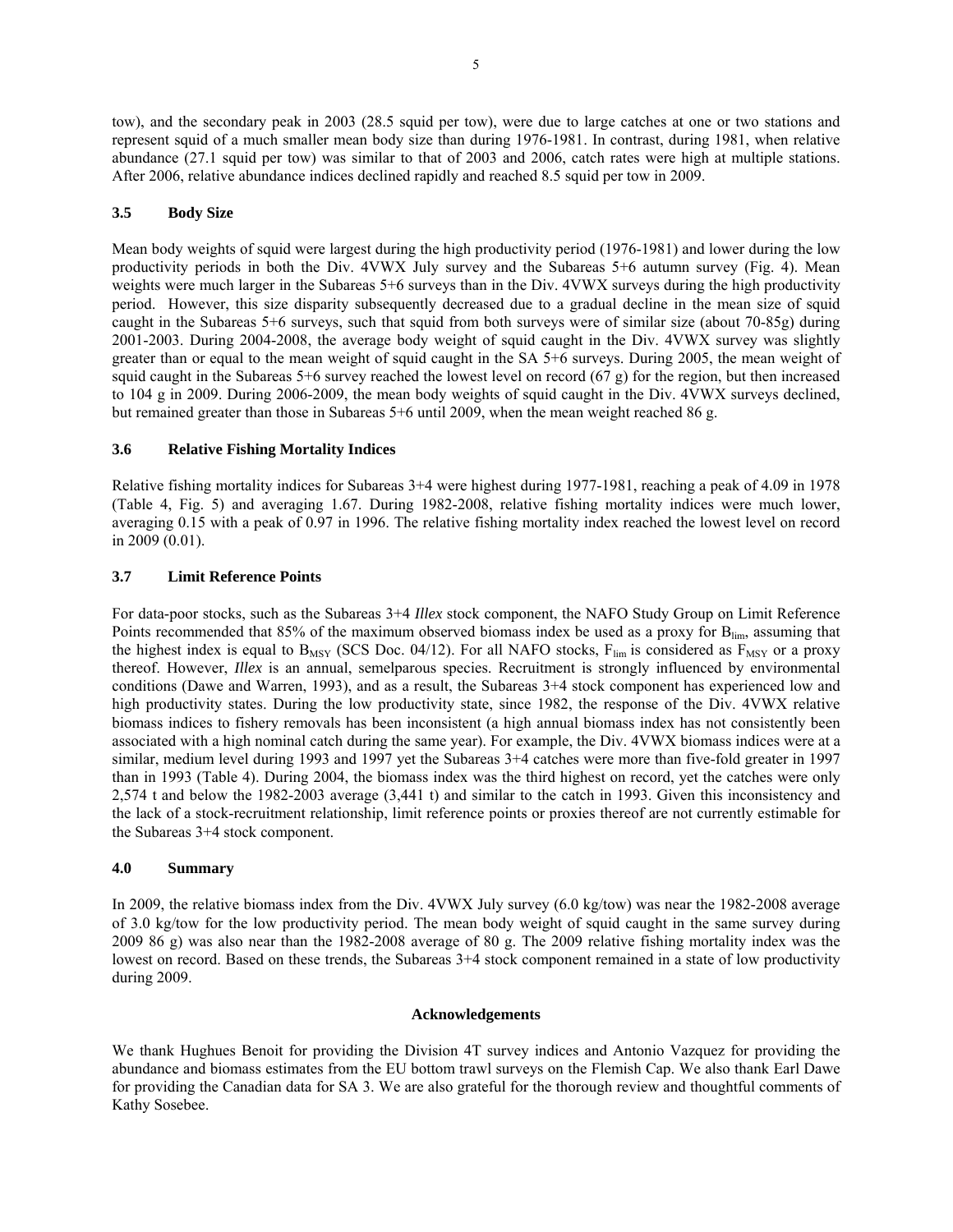#### **References**

- Benoît, H.P. 2006. Standardizing the southern Gulf of St. Lawrence bottom-trawl survey time series: Results of the 2004-2005 comparative fishing experiments and other recommendations for the analysis of the survey data. DFO Can. Sci. Advis. Sec. Res.Doc. 2006/008. 80 p.
- Benoît, H.P. and D. P. Swain. 2003. Accounting for length- and depth-dependent diel variation in catchability of fish and invertebrates in an annual bottom-trawl survey. ICES J. Mar. Sci. 60: 1298-1317.
- Dawe, E. G. 1981. Development of the Newfoundland squid (*Illex illecebrosus*) fishery and management of the resource. J. Shellfish Res. 1: 137-142.
- Dawe, E. G. and P. C. Beck. 1997. Population structure, growth and sexual maturation of short-finned squid at Newfoundland, Canada, based on statolith analysis. Can. J. Fish. Aquat. Sci. 54: 137-146.
- Dawe, E. G., P. C. Beck, H. J. Drew and A. L. Pardy. 2004. Biological characteristics of squid (*Illex illecebrosus*) in the Newfoundland area (NAFO Subarea 3) during 2001-2003. SCR Doc. 04/52, Ser. No. N5005, 12 p.
- Dawe, E. G. and L. C. Hendrickson. 1998. A review of the biology, population dynamics, and exploitation of shortfinned squid in the northwest Atlantic Ocean, in relation to assessment and management of the resource. NAFO SCR Doc. 98/59, Ser. No. N3051, 33 p.
- Dawe, E. G., L. C. Hendrickson, E. B. Colburne, K. F. Drinkwater, and M. A. Showell. 2007. Ocean climate effects on the relative abundance of short-finned (*Illex illecebrosus*) and long-finned (*Loligo pealeii*) squid in the Northwest Atlantic Ocean. Fish. Oceanog. 16 (4): 303–316.
- Doubleday, W.G. 1981. Manual on groundfish surveys in the northwest Atlantic. NAFO Sci. Coun. Studies. 2: 55 p.
- Fanning, L. P. 1985. Intercalibration of research survey results obtained by different vessels. CAFSAC Res. Doc. 85/3, 43 p.
- Fowler, G. M. and M. A. Showell. 2009. Calibration of bottom trawl vessels: comparative fishing between the Alfred Needler and Teleost on the Scotian Shelf during the summer of 2005. Can. Tech. Rep. Fish. Aquat. Sci. 29 p.
- Grosslein, M.D. 1969. Groundfish survey program of BCF Woods Hole. Commer. Fish. Rev. 31(8-9): 22-35.
- Halliday, R. G. and A. C. Kohler. 1971. Groundfish survey programmes of the St. Andrews Biological Station, Fisheries Research Board of Canada – objectives and characteristics. ICNAF Res. Doc. 71/35, Ser. No. 2520, 25 p.
- Hendrickson, L.C. 2004. Population biology of Northern shortfin squid (*Illex illecebrosus*) in the Northwest Atlantic Ocean and initial documentation of a spawning area. ICES J. Mar. Sci. 61: 252-266.
- Hendrickson, L.C. 1999. Fishery effects on spawner escapement in the Northwest Atlantic *Illex illecebrosus* stock. NAFO SCR Doc. 99/66, Ser. No. N4125, 8 p.
- Hendrickson, L.C. and M.A. Showell. 2006. Assessment of Northern shortfin squid (*Illex illecebrosus*) in Subareas 3+4 for 2005. NAFO SCR Doc. 06/46, Ser. No. N5271, 19 p.
- Hendrickson, L.C., E.G. Dawe and M.A. Showell. 2002. Assessment of Northern shortfin squid (*Illex illecebrosus*) in Subareas 3+4 for 2001. NAFO SCR Doc. 02/56, Ser. No. N4668, 17 p.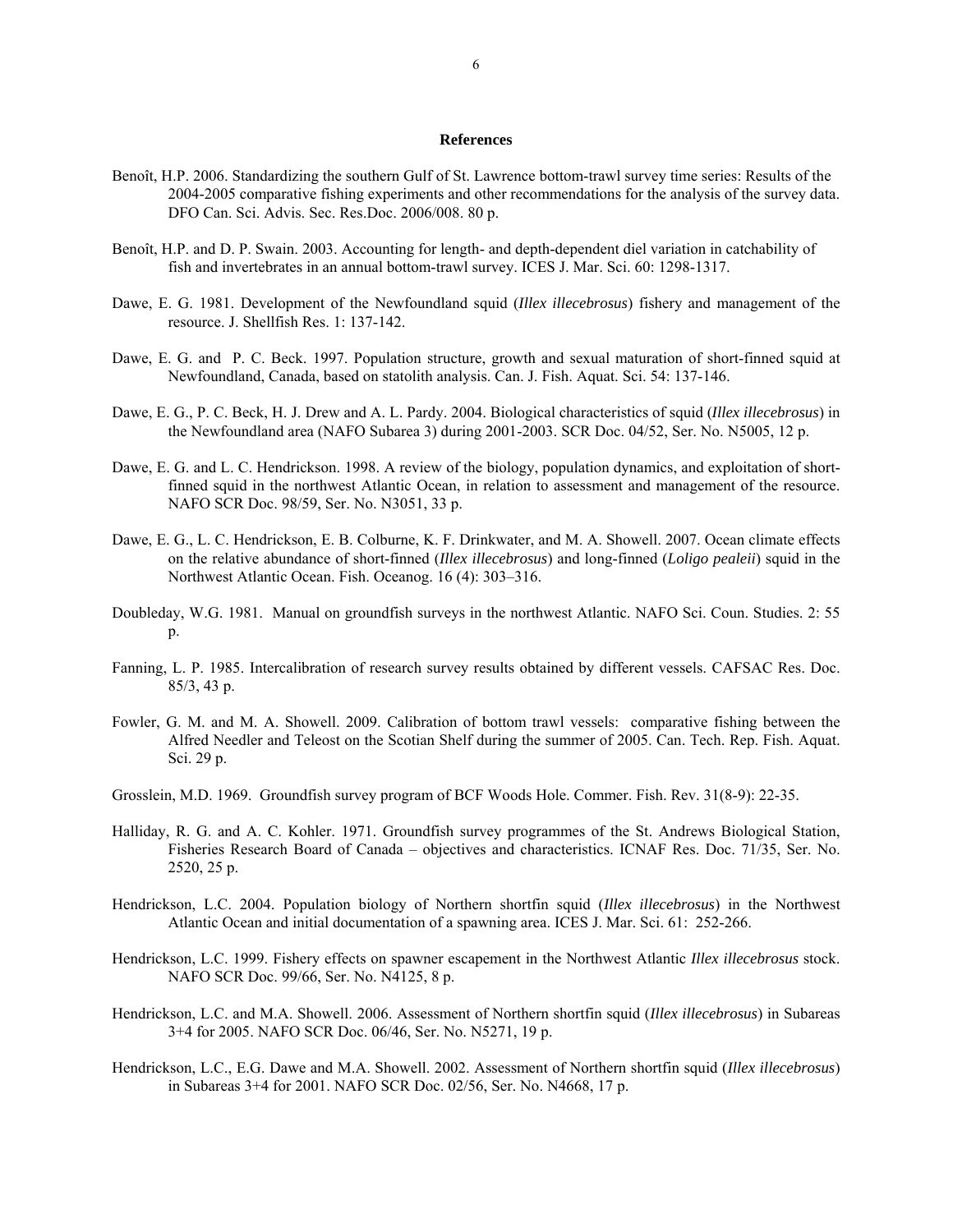- ICNAF. 1973. Nominal catch of squid in Canadian Atlantic waters (Subareas 2-4), 1920-68. ICNAF Redbook 1973, Part III: 154-161.
- Koeller, P. A. 1980. Distribution, biomass and length frequencies of squid (*Illex illecebrosus*) in Divisions 4TVWX from Canadian research vessel surveys: an update for 1979. NAFO SCR Doc. 80/II/17, Ser. No. N049, 11 p.
- Lange, A. M. T. and M. Sissenwine. 1980. Biological considerations relevant to the management of squid *Loligo pealeii* and *Illex illecebrosus* of the Northwest Atlantic. Mar. Fish. Rev. 42(7-8): 23-38.
- Miller T. J., C. Das, P. J. Politis, A. S. Miller, S. M. Lucey, C. M. Legault, R. W. Brown, and P. J. Rago (eds). 2010. Estimation of Albatross IV to Henry B. Bigelow calibration factors. Northeast Fisheries Science Center Ref. Doc. 10-05. 233 p.
- Northeast Fisheries Science Center [NEFSC]. 1999. Report of the 29th Northeast Regional Stock Assessment Workshop (29th SAW): Stock Assessment Review Committee SARC) Consensus Summary of Assessments. Northeast Fisheries Science Center Ref. Doc. 99-14, 347 p.
- Northeast Fisheries Science Center [NEFSC]. 2006. 42nd Northeast Regional Stock Assessment Workshop (42nd SAW) Stock Assessment Report Part A: Silver Hake, Mackerel, & Northern Shortfin Squid. Northeast Fisheries Science Center Ref. Doc. 06-09a, 284 p.
- Northwest Atlantic Fisheries Organization [NAFO]. 2004. Report of the NAFO Study Group on Limit Reference Points, Lorient, France, 15-20 April, 2004. NAFO SCS Doc. 04/12, Ser. No. N4980, 72 p.
- Northwest Atlantic Fisheries Organization [NAFO]. 2003. Historical nominal catches for selected stocks. NAFO SCS Doc. 03/12, Ser. No. N4838, 7 p.
- Rivard, D., L. C. Hendrickson and F. M. Serchuk. 1998. Yield estimates for short-finned squid (*Illex illecebrosus*) in SA 3-4 from research vessel survey relative biomass indices. NAFO SCR Doc. 98/75, Ser. No. N3068, 4 p.
- Saborido-Rey, F. and A. Vazquez. 2001. Results from Bottom Trawl Survey on Flemish Cap of July 2000. NAFO SCR Doc. 01/22, Ser. No. N4390, 56 p.
- Showell, M.A. and L.P. Fanning. 1990. Assessment of the Scotian Shelf silver hake population in 1998. Canadian Stock Assessment Research Document. 99/148, 41 p.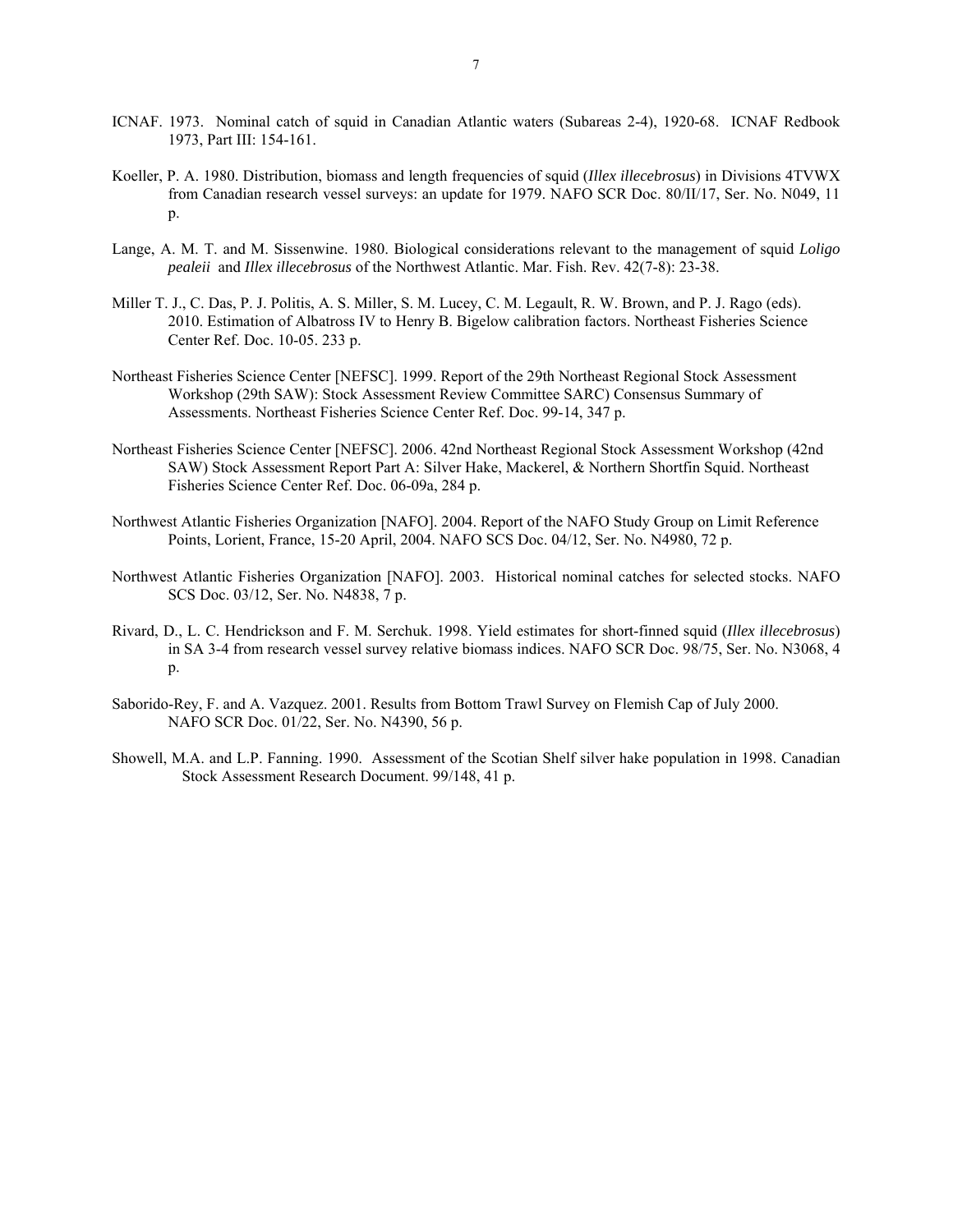|      |                |                | <b>Total</b>   |                 | <b>Total</b>    |            |         |
|------|----------------|----------------|----------------|-----------------|-----------------|------------|---------|
|      | <b>Subarea</b> | <b>Subarea</b> | <b>Subarea</b> | <b>Subareas</b> | <b>Subareas</b> | $TAC(t)^1$ |         |
|      | 3 <sup>2</sup> | $4^3$          | $3 + 4$        | $5 + 6^{4,5}$   | $(3-6)^6$       | $3 + 4$    | $5 + 6$ |
| Year | (t)            | (t)            | (t)            | (t)             | (t)             |            |         |
| 1953 | 4,460          | 51             | 4,511          |                 | 4,511           |            |         |
| 1954 | 6,700          | 115            | 6,815          |                 | 6,815           |            |         |
| 1955 | 7,019          | 269            | 7,288          |                 | 7,288           |            |         |
| 1956 | 7,779          | 450            | 8,229          |                 | 8,229           |            |         |
| 1957 | 2,634          | 335            | 2,969          |                 | 2,969           |            |         |
| 1958 | 718            | 84             | 802            |                 | 802             |            |         |
| 1959 | 2,853          | 258            | 3,111          |                 | 3,111           |            |         |
| 1960 | 5,067          | 24             | 5,091          |                 | 5,091           |            |         |
| 1961 | 8,971          | 50             | 9,021          |                 | 9,021           |            |         |
| 1962 | 482            | 587            | 1,069          |                 | 1,069           |            |         |
| 1963 | 2,119          | 103            | 2,222          | 810             | 3,032           |            |         |
| 1964 | 10,408         | 369            | 10,777         | 360             | 11,137          |            |         |
| 1965 | 7,831          | 433            | 8,264          | 522             | 8,786           |            |         |
| 1966 | 5,017          | 201            | 5,218          | 570             | 5,788           |            |         |
| 1967 | 6,907          | 126            | 7,033          | 995             | 8,028           |            |         |
| 1968 | 9              | 47             | 56             | 3,271           | 3,327           |            |         |
| 1969 | 21             | 65             | 86             | 1,537           | 1,623           |            |         |
| 1970 | 111            | 1,274          | 1,385          | 2,826           | 4,211           |            |         |
| 1971 | 1,607          | 7,299          | 8,906          | 6,614           | 15,520          |            |         |
| 1972 | 26             | 1,842          | 1,868          | 17,641          | 19,509          |            |         |
| 1973 | 622            | 9,255          | 9,877          | 19,155          | 29,032          |            |         |
| 1974 | 48             | 389            | 437            | 20,628          | 21,065          |            | 71,000  |
| 1975 | 3,751          | 13,945         | 17,696         | 17,926          | 35,622          | 25,000     | 71,000  |
| 1976 | 11,257         | 30,510         | 41,767         | 24,936          | 66,703          | 25,000     | 30,000  |
| 1977 | 32,754         | 50,726         | 83,480         | 24,795          | 108,275         | 25,000     | 35,000  |
| 1978 | 41,376         | 52,688         | 94,064         | 17,592          | 111,656         | 100,000    | 30,000  |
| 1979 | 88,833         | 73,259         | 162,092        | 17,241          | 179,333         | 120,000    | 30,000  |
| 1980 | 34,780         | 34,826         | 69,606         | 17,828          | 87,434          | 150,000    | 30,000  |
| 1981 | 18,061         | 14,801         | 32,862         | 15,571          | 48,433          | 150,000    | 30,000  |
| 1982 | 11,164         | 1,744          | 12,908         | 18,633          | 31,541          | 150,000    | 30,000  |
| 1983 | 5              | 421            | 426            | 11,584          | 12,010          | 150,000    | 30,000  |
| 1984 | 397            | 318            | 715            | 9,919           | 10,634          | 150,000    | 30,000  |
| 1985 | 404            | 269            | 673            | 6,115           | 6,788           | 150,000    | 30,000  |
| 1986 | 1              | 110            | 111            | 7,470           | 7,581           | 150,000    | 30,000  |
| 1987 | 194            | 368            | 562            | 10,102          | 10,664          | 150,000    | 30,000  |
| 1988 | 272            | 539            | 811            | 1,958           | 2,769           | 150,000    | 30,000  |
| 1989 | 3,101          | 2,870          | 5,971          | 6,801           | 12,772          | 150,000    | 30,000  |
| 1990 | 4,440          | 6,535          | 10,975         | 11,670          | 22,645          | 150,000    | 30,000  |
| 1991 | 1,719          | 1,194          | 2,913          | 11,908          | 14,821          | 150,000    | 30,000  |
| 1992 | 924            | 654            | 1,578          | 17,827          | 19,405          | 150,000    | 30,000  |
| 1993 | 276            | 2,410          | 2,686          | 18,012          | 20,698          | 150,000    | 30,000  |
| 1994 | 1,954          | 3,997          | 5,951          | 18,350          | 24,301          | 150,000    | 30,000  |
| 1995 | 48             | 1,007          | 1,055          | 14,058          | 15,113          | 150,000    | 30,000  |
| 1996 | 8,285          | 457            | 8,742          | 16,969          | 25,711          | 150,000    | 21,000  |

Table 1. Nominal catches (t) of *Illex illecebrosus* in NAFO Subareas 3 and 4 during 1953-2009 and Subareas 5+6 (U.S. EEZ) during 1963-2009, and TACs in Subareas 3+4 and Subareas 5+6.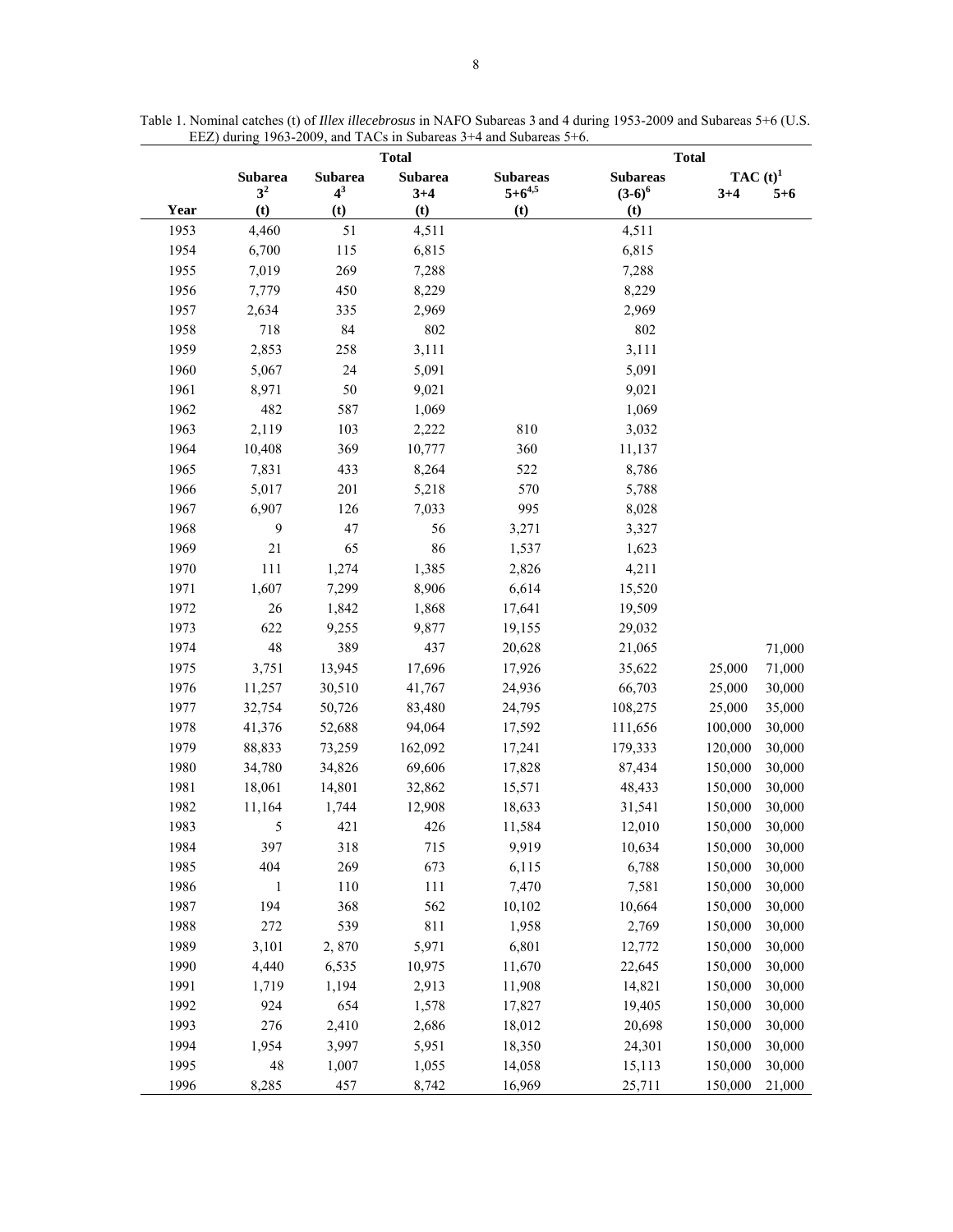|                 |                                  |                         | <b>Total</b>              |                                  |                              | <b>Total</b>          |         |
|-----------------|----------------------------------|-------------------------|---------------------------|----------------------------------|------------------------------|-----------------------|---------|
|                 | <b>Subarea</b><br>3 <sup>2</sup> | <b>Subarea</b><br>$4^3$ | <b>Subarea</b><br>$3 + 4$ | <b>Subareas</b><br>$5 + 6^{4,5}$ | <b>Subareas</b><br>$(3-6)^6$ | $TAC(t)^1$<br>$3 + 4$ | $5 + 6$ |
| Year            | (t)                              | (t)                     | (t)                       | (t)                              | (t)                          |                       |         |
| 1997            | 12,748                           | 2,866                   | 15,614                    | 13,629                           | 29,243                       | 150,000               | 19,000  |
| 1998            | 815                              | 1,087                   | 1,902                     | 23,597                           | 25,499                       | 150,000               | 19,000  |
| 1999            | 19                               | 286                     | 305                       | 7,388                            | 7,693                        | 75,000                | 19,000  |
| 2000            | 328                              | 38                      | 366                       | 9,011                            | 9,377                        | 34,000                | 24,000  |
| 2001            | 23                               | 34                      | 57                        | 4,009                            | 4,066                        | 34,000                | 24,000  |
| 2002            | 228                              | 30                      | 258                       | 2,750                            | 3,008                        | 34,000                | 24,000  |
| 2003            | 1,087                            | 45                      | 1,132                     | 6,391                            | 7,523                        | 34,000                | 24,000  |
| 2004            | 2,540                            | 34                      | 2,574                     | 26,097                           | 28,671                       | 34,000                | 24,000  |
| 2005            | 548                              | 30                      | 578                       | 12,013                           | 12,591                       | 34,000                | 24,000  |
| 2006            | 6,957                            | 24                      | 6,981                     | 13,943                           | 20,924                       | 34,000                | 24,000  |
| 2007            | 230                              | 16                      | 246                       | 9,022                            | 9,268                        | 34,000                | 24,000  |
| 2008            | 523                              | 12                      | 535                       | 15,900                           | 16,435                       | 34,000                | 24,000  |
| 2009            | 642                              | 48                      | 690                       | 18,418                           | 19,108                       | 34,000                | 24,000  |
| <b>AVERAGES</b> |                                  |                         |                           |                                  |                              |                       |         |
| 1976-1981       | 37,844                           | 42,802                  | 80,645                    | 19,661                           | 100,306                      |                       |         |
| 1982-1986       | 2,028                            | 538                     | 2,566                     | 10,637                           | 13,203                       |                       |         |
| 1987-1991       | 1,945                            | 2,301                   | 4,246                     | 8,488                            | 12,734                       |                       |         |
| 1992-1996       | 2,297                            | 1,705                   | 4,002                     | 17,043                           | 21,046                       |                       |         |
| 1997-2001       | 2,787                            | 862                     | 3,649                     | 11,527                           | 15,176                       |                       |         |
| 2002-2008       | 1,730                            | 27                      | 1,758                     | 12,302                           | 14,060                       |                       |         |
| 1982-2008       | 2,194                            | 1,015                   | 3,208                     | 12,042                           | 15,236                       |                       |         |

<sup>1</sup>TACs during 1974 and 1975 for Subareas 5+6 include *Loligo pealeii* and, during 1975-1977, countries without allocations were permitted to land 3,000 t in Subareas 3+4

 $2$  SA 3 catches include a small amount from Subarea 2

 $3$  SA 4 catches from 1987 onward were updated based on catches in the Canadian Observer and ZIF Databases

<sup>4</sup> Subareas 5+6 catches during 1963-1978 were not reported by species and are proration-based estimates by Lange and Sissenwine (1980)

5 Subareas 5+6 catches during 1994-2009 are provisional

6 Catches from all Subareas during 2007-2009 are provisional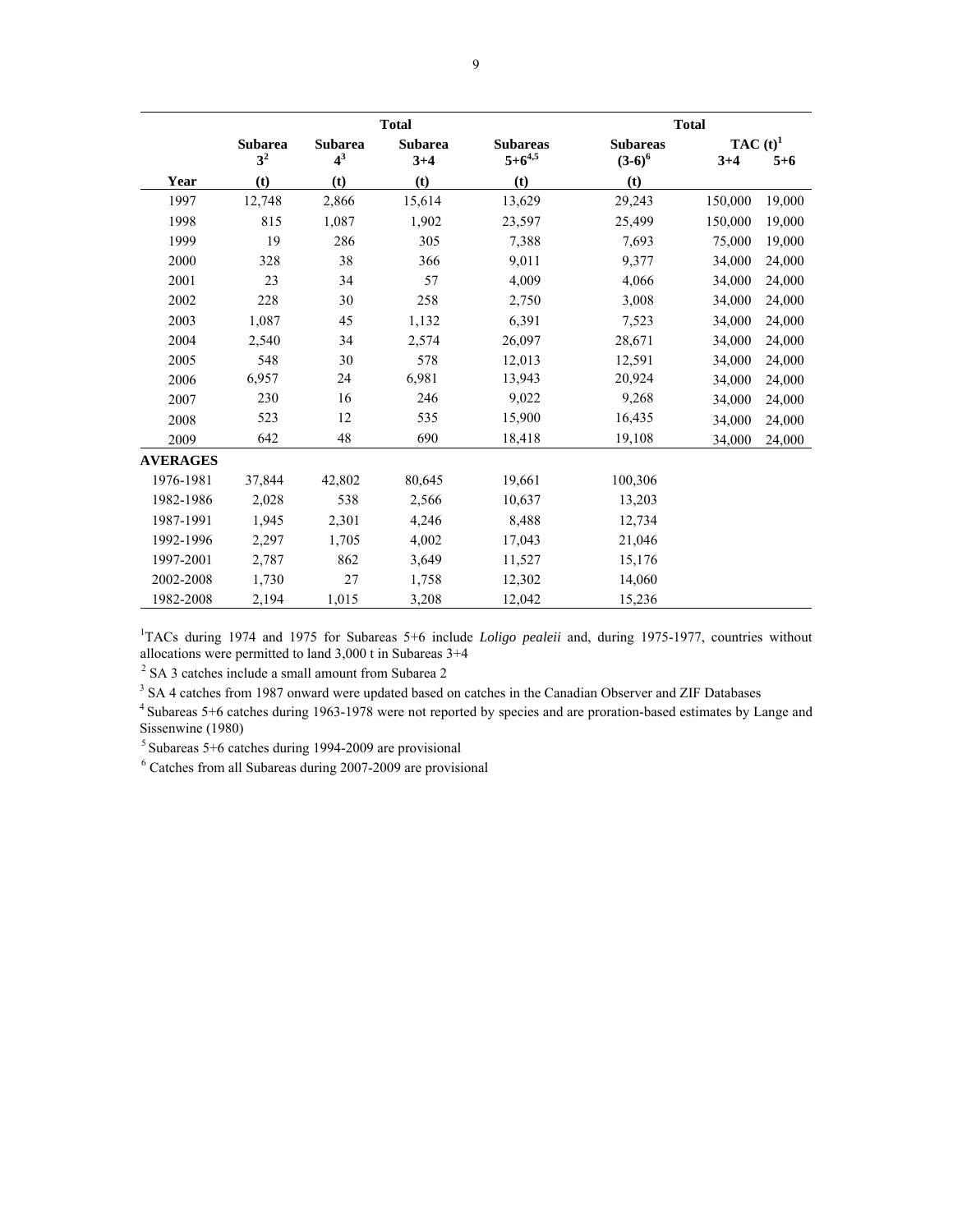Table 2. Indices of relative abundance (stratified mean number/tow) and biomass (stratified mean kg/tow) from research vessel bottom trawl surveys conducted in Subareas 5+6 (Sept-Oct, 1967-2009), Div. 4VWX (July, 1970- 2009), and Div. 4T (Sept, 1971-2009).

|                | Subareas 5+6 |          | Div. 4VWX    |          | Div. 4T      |          |
|----------------|--------------|----------|--------------|----------|--------------|----------|
| Year           | (number/tow) | (kg/tow) | (number/tow) | (kg/tow) | (number/tow) | (kg/tow) |
| 1967           | 1.6          | 0.2      |              |          |              |          |
| 1968           | 1.6          | 0.3      |              |          |              |          |
| 1969           | $0.6\,$      | 0.1      |              |          |              |          |
| 1970           | 2.3          | 0.3      | 5.6          | 0.4      |              |          |
| 1971           | 1.7          | 0.3      | 28.5         | $2.8\,$  | 0.72         | 0.20     |
| 1972           | 2.2          | 0.3      | 6.6          | $0.7\,$  | $0.05\,$     | 0.02     |
| 1973           | 1.5          | $0.4\,$  | 10.9         | 1.5      | $0.08\,$     | 0.03     |
| 1974           | $2.8\,$      | $0.4\,$  | 13.4         | $1.8\,$  | $0.06\,$     | 0.02     |
| 1975           | 8.7          | 1.4      | 44.8         | $5.0\,$  | 2.47         | 0.54     |
| 1976           | 20.6         | $7.0\,$  | 231.2        | 42.7     | 30.77        | 8.29     |
| 1977           | 12.6         | 3.7      | 50.9         | 9.5      | 25.74        | 7.62     |
| 1978           | 19.3         | 4.5      | 16.4         | 2.3      | 52.83        | 15.04    |
| 1979           | 19.4         | 6.1      | 91.4         | 14.2     | 28.47        | 8.19     |
| 1980           | 13.8         | 3.3      | 23.3         | 2.2      | 18.05        | 4.61     |
| 1981           | 27.1         | 9.3      | 35.5         | 4.9      | 5.76         | 1.70     |
| 1982           | 3.9          | $0.6\,$  | 26.0         | 2.1      | 0.39         | 0.13     |
| 1983           | 1.7          | 0.2      | 76.9         | 2.1      | 0.09         | $0.02\,$ |
| 1984           | 4.5          | 0.5      | 14.1         | 1.5      | $0.04\,$     | 0.02     |
| 1985           | 2.4          | 0.4      | 80.2         | 2.7      | 0.32         | 0.12     |
| 1986           | $2.1$        | 0.3      | 7.7          | 0.4      | 0.12         | $0.01\,$ |
| 1987           | 15.8         | $1.5\,$  | 4.9          | $0.4\,$  | 0.22         | $0.05\,$ |
| 1988           | 23.2         | $3.0\,$  | 47.3         | 2.7      | 1.33         | 0.42     |
| 1989           | 22.4         | 3.3      | 26.3         | 2.7      | 0.97         | 0.24     |
| 1990           | 16.6         | $2.4\,$  | 40.6         | 4.8      | 1.37         | 0.29     |
| 1991           | 5.2          | 0.7      | 27.1         | 1.8      | 0.17         | 0.03     |
| 1992           | 8.2          | $0.8\,$  | 121.7        | 7.3      | 0.65         | 0.11     |
| 1993           | 10.4         | 1.6      | 79.0         | 5.4      | 0.83         | 0.13     |
| 1994           | 6.8          | 0.9      | 45.3         | 4.2      | 0.79         | $0.18\,$ |
| 1995           | $8.0\,$      | $0.7\,$  | 33.9         | 2.4      | 0.32         | 0.03     |
| 1996           | $10.8\,$     | 0.9      | 11.9         | $0.9\,$  | 1.09         | 0.19     |
| 1997           | 5.8          | 0.5      | 52.0         | 4.8      | 0.89         | 0.14     |
| 1998           | 14.6         | 1.4      | 10.0         | 0.9      | 1.34         | 0.30     |
| 1999           | 1.4          | 0.2      | 16.7         | 2.0      | 0.47         | 0.11     |
| 2000           | 7.4          | 0.7      | 4.0          | 0.1      | 0.27         | 0.03     |
| 2001           | 4.5          | 0.3      | 3.3          | $0.2\,$  | $0.08\,$     | $0.01\,$ |
| 2002           | 6.4          | 0.4      | 13.0         | 1.1      | 0.11         | $0.02\,$ |
| 2003           | 28.5         | 1.9      | 12.1         | 0.9      | 0.22         | 0.05     |
| 2004           | 5.1          | 0.4      | 119.3        | 12.9     | 1.61         | 0.37     |
| 2005           | 11.0         | $0.7\,$  | 9.6          | 0.7      | 0.46         | 0.10     |
| 2006           | 29.5         | 2.8      | 74.4         | 10.2     | 2.33         | 0.54     |
| 2007           | 15.7         | 1.3      | 15.5         | 1.5      | 7.27         | 1.43     |
| 2008           | 10.4         | $1.0\,$  | 29.4         | 3.1      | 0.53         | 0.10     |
| 2009           | 8.5          | 0.9      | 69.9         | 6.0      | $0.88\,$     | 0.18     |
| Avg. 1982-2008 | 10.5         | 1.1      | 37.1         | 3.0      | 0.90         | 0.19     |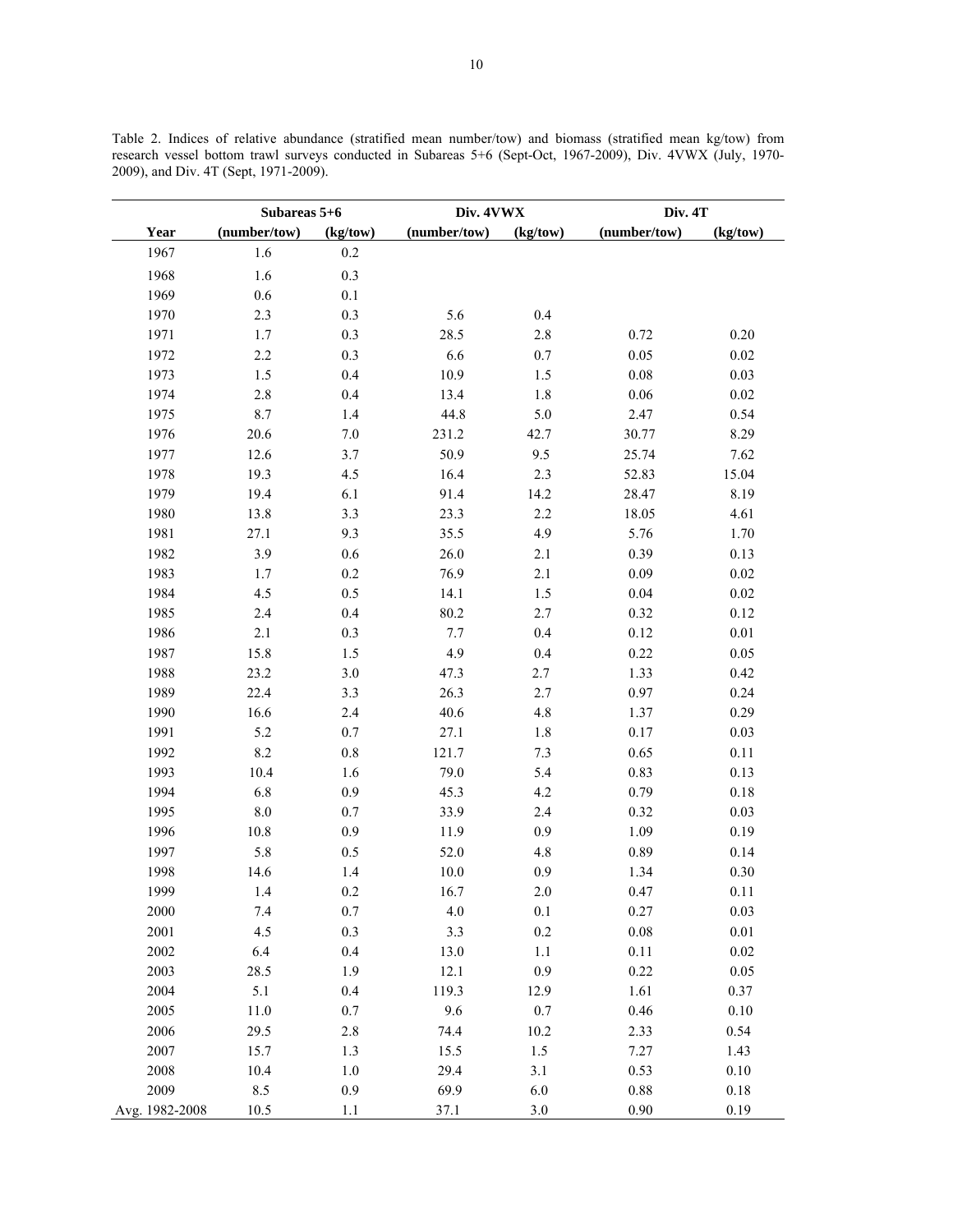|                   | Div. 3M                                        |                               |
|-------------------|------------------------------------------------|-------------------------------|
| Year              | <b>Minimum Abundance</b><br>$(000's of$ squid) | <b>Minimum Biomass</b><br>(t) |
| 1988              | 46                                             | 5                             |
| 1989              | 76                                             | 8                             |
| 1990              | 18,589                                         | 1,647                         |
| 1991              | 14,358                                         | 1,159                         |
| 1992              | 879                                            | 66                            |
| 1993              | 25                                             | $\mathbf{1}$                  |
| 1994              | 2,978                                          | 211                           |
| 1995              | 57                                             | $\,1\,$                       |
| 1996              | 1,288                                          | 87                            |
| 1997              | 955                                            | 64                            |
| 1998              | 1,179                                          | 71                            |
| 1999              | 697                                            | 18                            |
| 2000              | 173                                            | $\mathfrak{Z}$                |
| 2001              | 469                                            | $\boldsymbol{7}$              |
| 2002              | 429                                            | $\boldsymbol{7}$              |
| 2003              | 3,232                                          | 180                           |
| 2004              | 3,637                                          | 381                           |
| 2005              | 1,134                                          | 63                            |
| 2006              | 21,897                                         | 2,869                         |
| 2007              | 4,888                                          | 333                           |
| 2008              | 39,496                                         | 4,161                         |
| 2009              | 18,833                                         | 1,363                         |
| Average 1988-2008 | 5,547                                          | 540                           |

Table 3. Swept areas estimates of *Illex illecebrosus* biomass (tons) and abundance (000's of squid) derived from EU bottom trawl surveys conducted in Div. 3M during July, 1988-2009.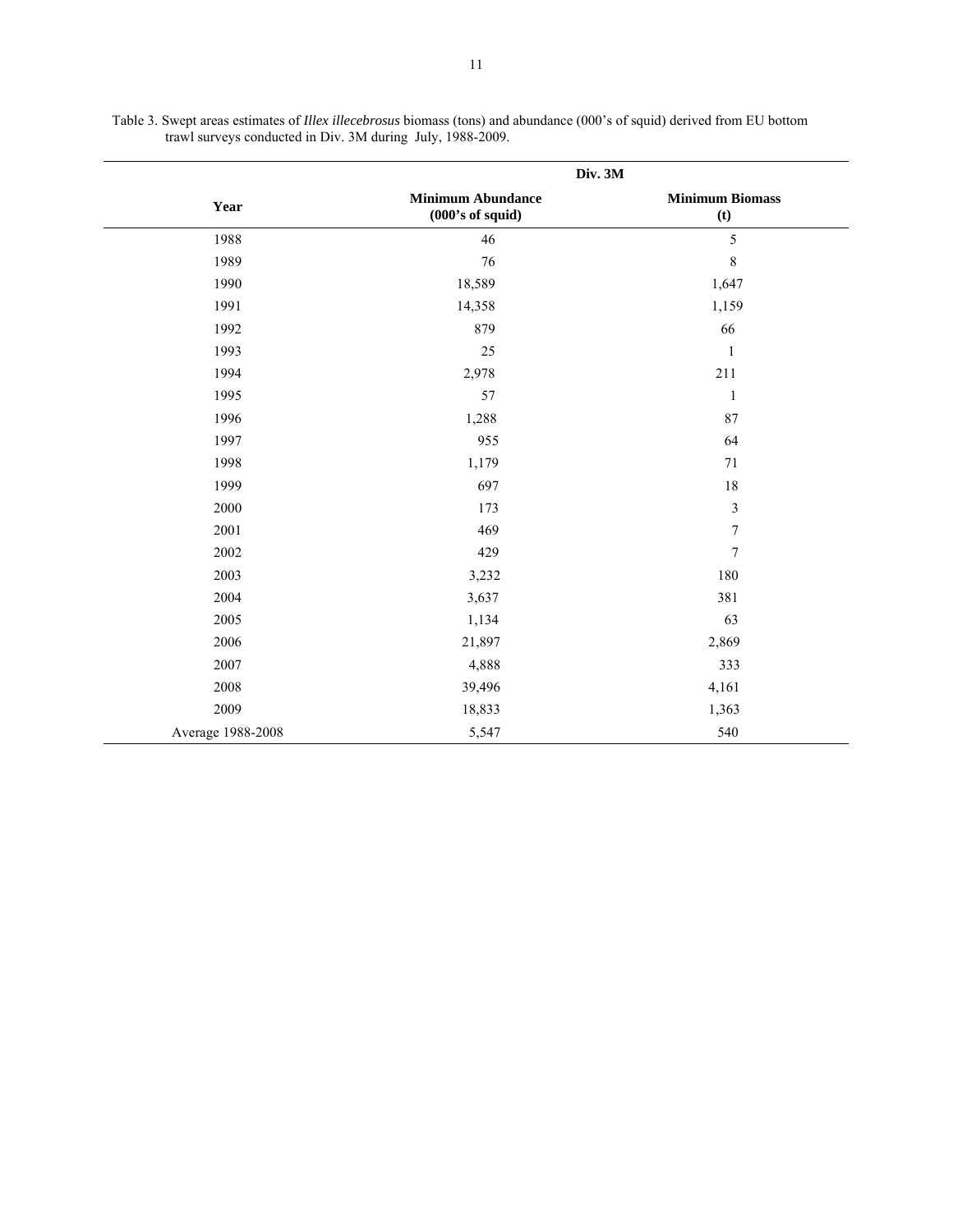|           | SA 3+4               | Div. 4VWX July Survey | Relative                 |  |
|-----------|----------------------|-----------------------|--------------------------|--|
| Year      | <b>Nominal Catch</b> | <b>Biomass Index</b>  | <b>Fishing Mortality</b> |  |
|           | (t)                  | (kg/tow)              | <b>Indices</b>           |  |
| 1970      | 1,385                | 0.4                   | 0.35                     |  |
| 1971      | 8,906                | $2.8\,$               | 0.32                     |  |
| 1972      | 1,868                | $0.7\,$               | 0.27                     |  |
| 1973      | 9,877                | $1.5\,$               | 0.66                     |  |
| 1974      | 437                  | $1.8\,$               | 0.02                     |  |
| 1975      | 17,696               | 5.0                   | 0.35                     |  |
| 1976      | 41,767               | 42.7                  | 0.10                     |  |
| 1977      | 83,480               | 9.5                   | 0.88                     |  |
| 1978      | 94,064               | 2.3                   | 4.09                     |  |
| 1979      | 162,092              | 14.2                  | 1.14                     |  |
| 1980      | 69,606               | 2.2                   | 3.16                     |  |
| 1981      | 32,862               | 4.9                   | 0.67                     |  |
| 1982      | 12,908               | 2.1                   | 0.61                     |  |
| 1983      | 426                  | 2.1                   | 0.02                     |  |
| 1984      | 715                  | 1.5                   | 0.05                     |  |
| 1985      | 673                  | 2.7                   | 0.02                     |  |
| 1986      | 111                  | 0.4                   | 0.03                     |  |
| 1987      | 562                  | 0.4                   | 0.14                     |  |
| 1988      | 811                  | 2.7                   | 0.03                     |  |
| 1989      | 5,971                | 2.7                   | 0.22                     |  |
| 1990      | 10,975               | $4.8\,$               | 0.23                     |  |
| 1991      | 2,913                | $1.8\,$               | 0.16                     |  |
| 1992      | 1,578                | $7.3\,$               | $0.02\,$                 |  |
| 1993      | 2,686                | 5.4                   | 0.05                     |  |
| 1994      | 5,951                | 4.2                   | 0.14                     |  |
| 1995      | 1,055                | 2.4                   | 0.04                     |  |
| 1996      | 8,742                | 0.9                   | 0.97                     |  |
| 1997      | 15,614               | $4.8\,$               | 0.33                     |  |
| 1998      | 1,902                | 0.9                   | 0.20                     |  |
| 1999      | 305                  | $2.0\,$               | 0.02                     |  |
| 2000      | 366                  | 0.1                   | 0.37                     |  |
| 2001      | 57                   | $0.3\,$               | 0.02                     |  |
| 2002      | 258                  | 1.1                   | 0.02                     |  |
| 2003      | 1,132                | 0.9                   | 0.13                     |  |
| 2004      | 2,574                | 12.9                  | $0.02\,$                 |  |
| 2005      | 578                  | 0.7                   | 0.09                     |  |
| 2006      | 6,981                | 10.2                  | 0.07                     |  |
| 2007      | 246                  | 1.5                   | $0.02\,$                 |  |
| 2008      | 535                  | 3.1                   | 0.02                     |  |
| 2009      | 690                  | 6.0                   | $0.01\,$                 |  |
| Average   |                      |                       |                          |  |
| 1976-1981 | 80,645               | 12.6                  | 1.67                     |  |
| 1982-2008 | 3,208                | 3.0                   | $0.15\,$                 |  |

Table 4. Relative fishing mortality indices (SA 3+4 nominal catch/Div. 4VWX July survey biomass index) of Northern shortfin squid (*Illex illecebrosus*) in Subareas 3+4 during 1970-2009. Indices were divided by 10,000 to scale the values.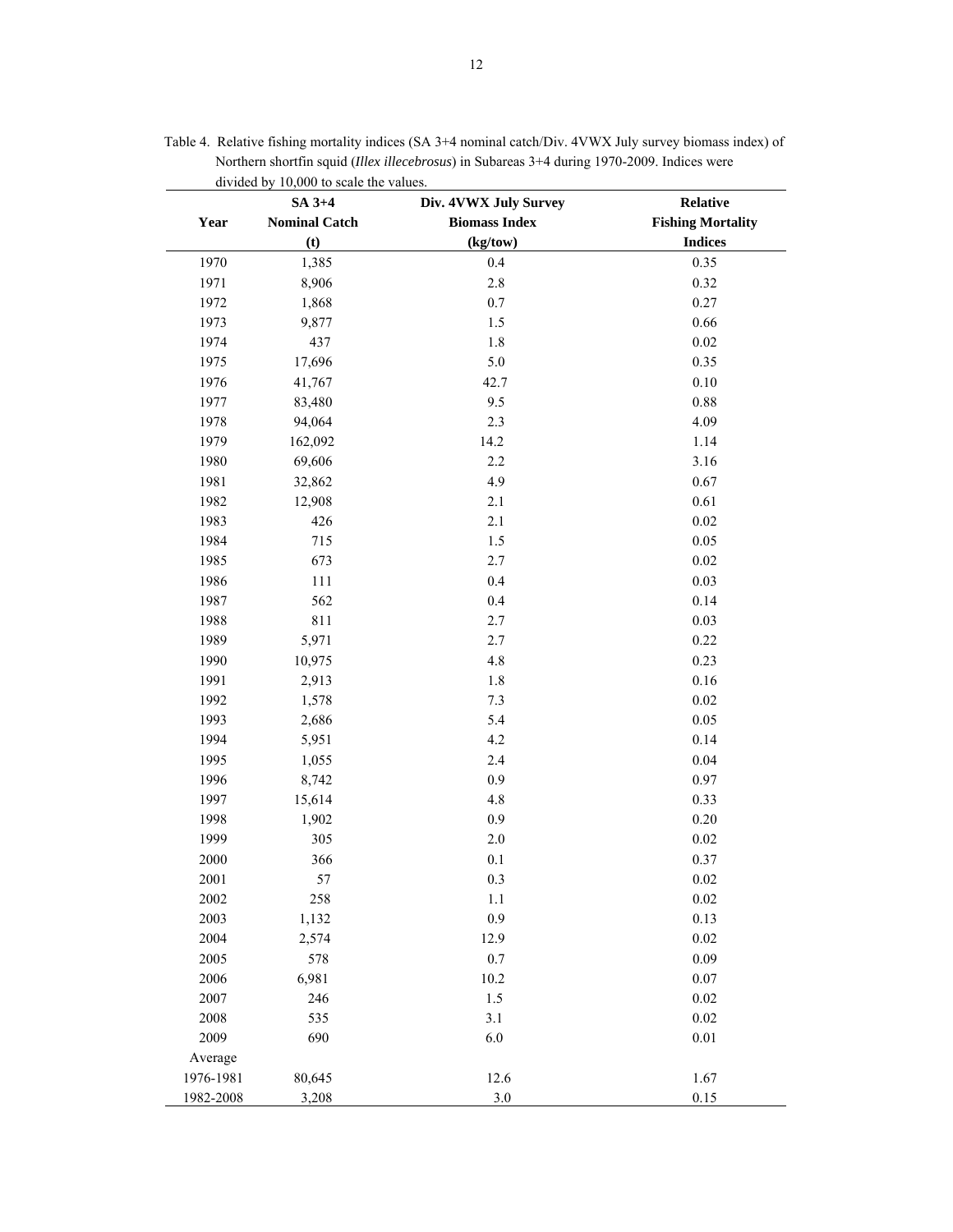

Fig. 1.Nominal catches (000's t) of *Illex illecebrosus* and TACs in Subareas 3 and 4 during 1953-2009, and Subareas 5+6 during 1963-2009 (top) and nominal catches in Subarea 3 and Subarea 4 during 1982-2009 (bottom).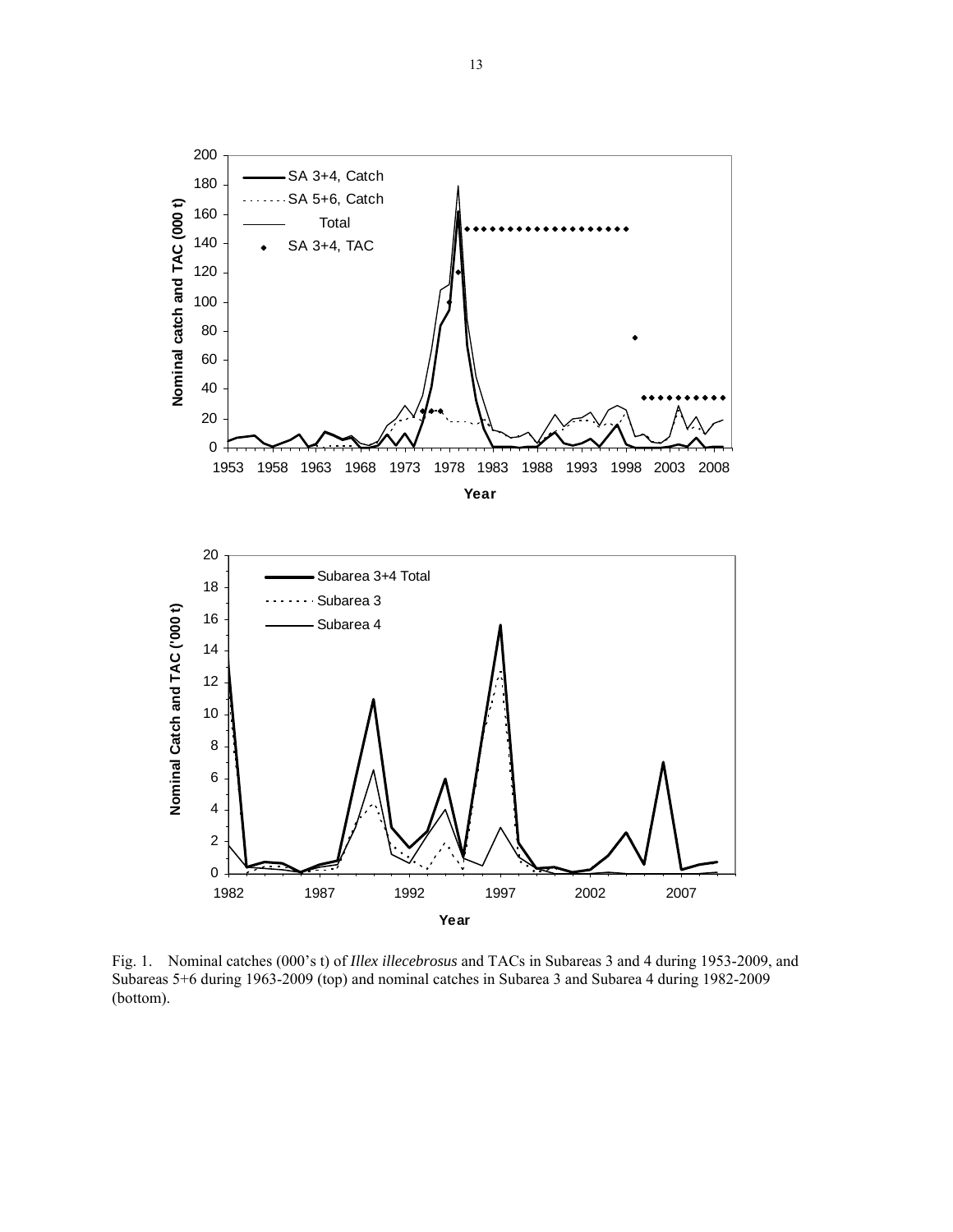

Fig. 2. *Illex illecebrosus* relative abundance (stratified mean number/tow) (top) and biomass indices (stratified mean kg/tow) (bottom) from the Canadian Div. 4VWX (July, 1970-2009) and Div. 4T surveys (September, 1971-2009), and the U.S. bottom trawl surveys in Subareas 5+6 (September-October, 1967-2009).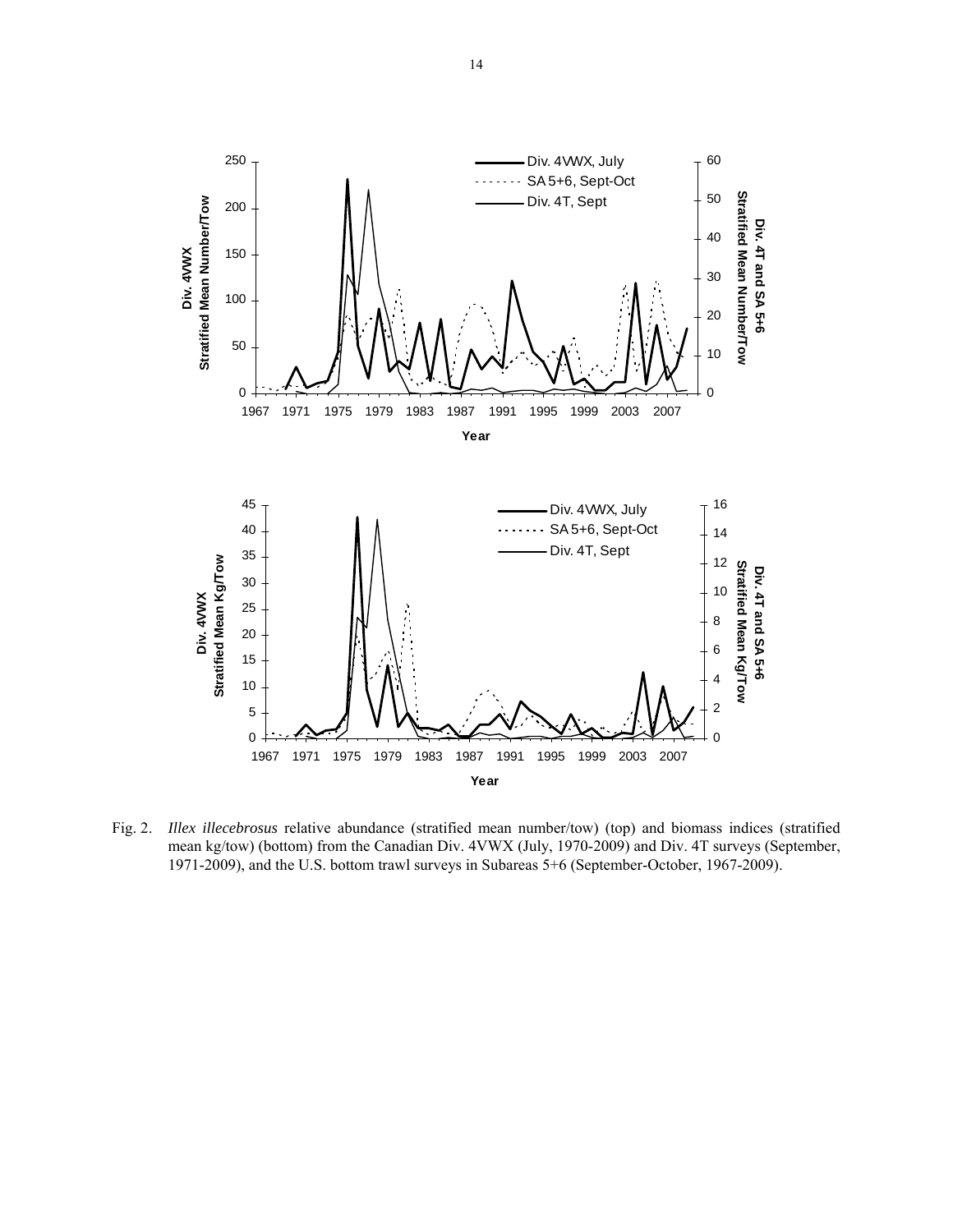

Fig. 3. Relative biomass indices (stratified mean number/tow) of *Illex illecebrosus*, during July of 1988-2009, derived from the Canadian bottom trawl surveys in Div. 4VWX and minimum biomass estimates (000's t) derived from the EU bottom trawl surveys in Div. 3M.



 Fig. 4. Mean weight per individual (g) of *Illex illecebrosus* caught in the Subareas 5+6 autumn bottom trawl surveys (1967-2009) and Canadian Div. 4VWX July bottom trawl surveys (1970-2009).